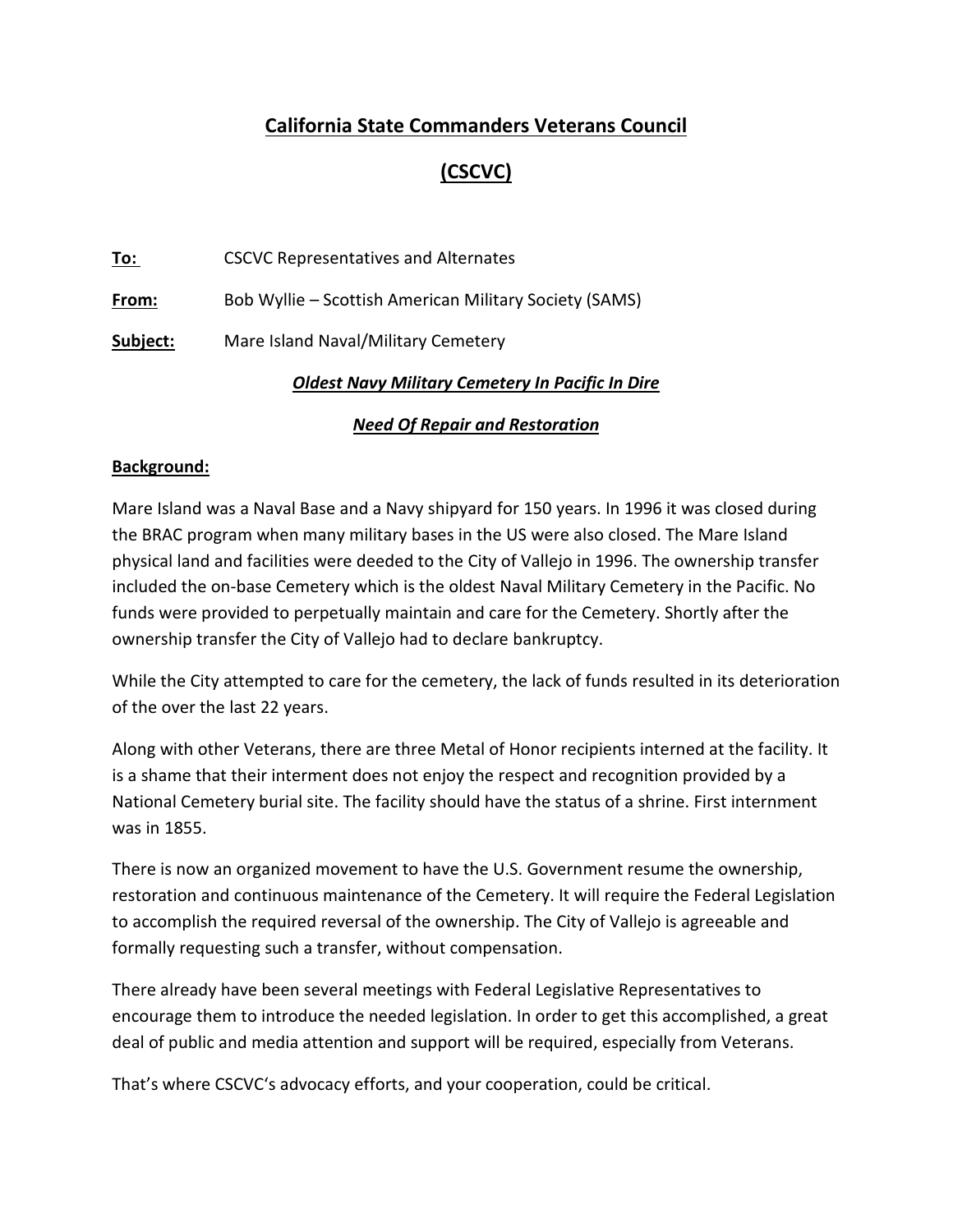CSCVC Chairman, Greg Lee,, has formed an AD Hoc Committee to oversee the efforts to help to accomplish the restoration the Cemetery. This project will be termed "Operation Respect". I have been appointed its Chair. Other CSCVC members will be joining with me to accomplish our goals, if you, or any of your organization's members are interested in assisting as a committee member, contact me.

## *There Is A Significant Urgency For Your*

### *Attention And Action Regarding This Matter*

### **Immediate Goal:**

In order to document the opinions of California Veterans regarding this matter it is requested that as many Veterans, their family members and friends sign a petition which has already been established on-line. Hopefully the petition will influence the media coverage, public opinion and political Leaders. Currently there are over 51,000 signatures recorded at the petition site.

Therefore, we request that you forward this memo to your VSO membership and encourage them to sign the petition ASAP. Instructions on how to do so are at the conclusion of this document. Secondly, if you represent a "Post" or a geographic sub-set of your National VSO, please forward this memo to your counterparts in California encouraging them to also get involved in obtaining as many signatures as possible. We would also like you to forward this memo to your National Headquarters for additional signatures. Eventually your National organization will be asked to assist in a lobbying effort after the desired legislation is introduced in Congress.

Our Goal is 1,000,000 signatures within the next 45 days. Please help getting it done.

### **Next Goal:**

You will soon receive a second memo requesting your local VSO organization to indicate support of this effort It will also request the number of Veterans in your membership. These forms will be utilized to indicate to the Legislators the magnitude of the interest to generate the needed legislative bills to assure transfer the Cemetery ownership.

#### **Next:**

We will be developing an action plan for CSCVC's ongoing support for the project to correct the errors of the past and restore the respect the Veterans interned at Mare Island deserve.

| Thank You                     | Bob Wyllie - SAMS                |
|-------------------------------|----------------------------------|
| Cellular Phone: 916 276 7668, | e-mail: bob. Wyllie@surewest.net |